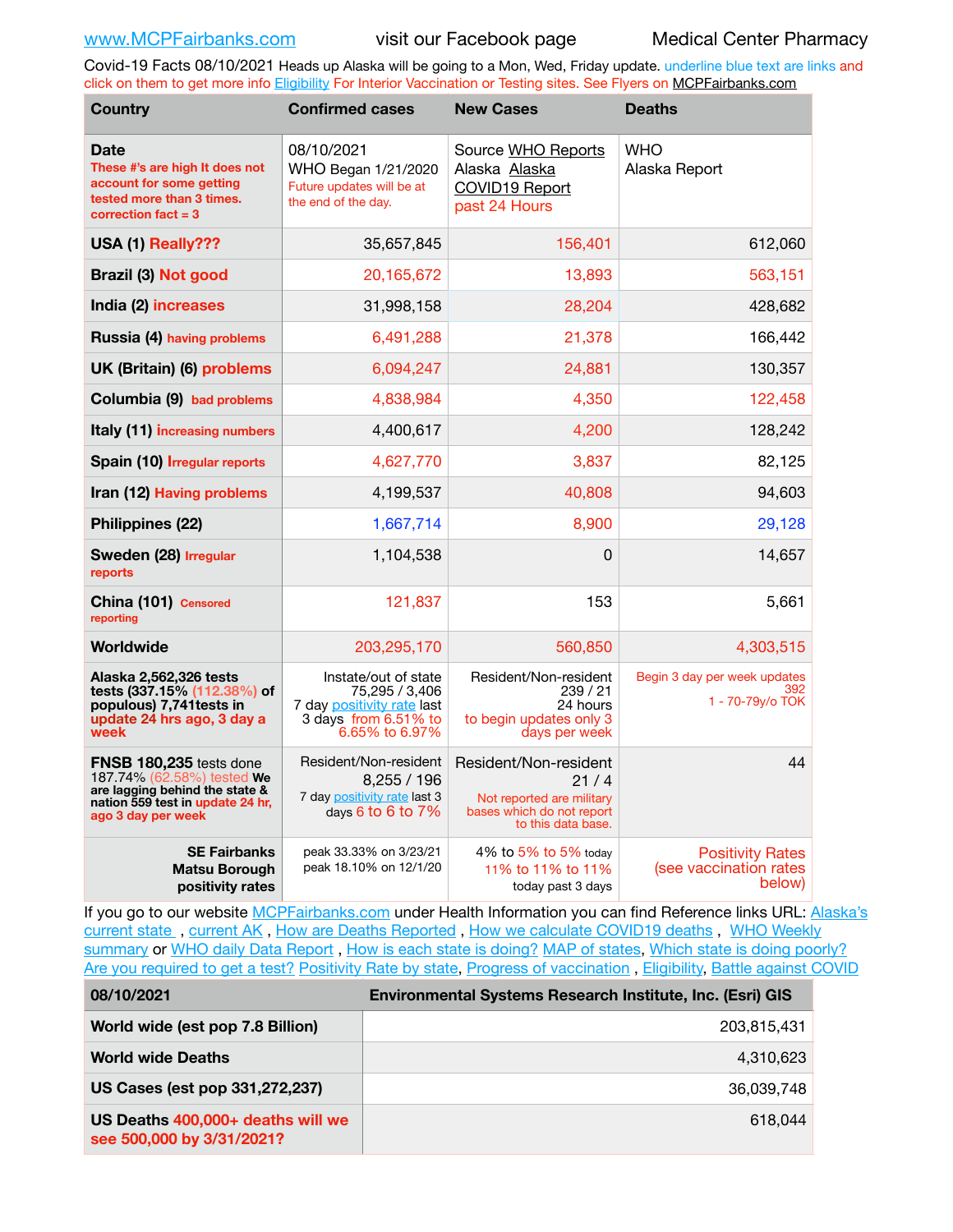## Impact of COVID-19 on the US Healthcare system

Estimated US Population 331.3 million 217.76% (72.59%) have been tested (720.8 million) Estimated 5% of US population will test positive for Covid-19 16.56 million (currently 36 Million (10.89%) of population tested positive vs Alaska (9.91%) we have currently tested an est. 720.8 million based on 36 mill that have tested positive discount some of these numbers by 67% to account for multiple testing of same person. If 8% will require hospitalization of the 16.56 million positive cases, we would need 1.325 million beds. Estimated by the American Hospital Association there are 800,000 staffed beds available. The US has 2.8 hospital beds per 1000 our needs could be 56, China had 4.3, Italy 3.2, South Korea 12.3 The Needs The USNS Mercy and Comfort added 2,000 staffed beds, not ICU Of these estimated to be admitted to ICU 860,000. to ICU beds The US has 16,000 ICU beds we have 68,000-85,000 beds ve have 68,000-85,000 beds US could need 299,000 beds with ventilators  $\leq$ 16,000 ventilators **Summation:** Estimated needs could be 1.325 million hospitalized beds for just COVID-19 patients alone. If positives represents 5% of test run, then approximately 720.8 million have been tested, we have no idea how many tests have been run or how many multiple tests conducted on the same person, resulting in 36 million positive tests run with 618,044 with 908 deaths in the past 24 hours, ave 2320/day. In AK, with 75,295 positive

cases 9.91% of Alaska, 1,762 hospitalizations, and 392 deaths. Hospitalization rate is 2.34% of those that test positive, Death Rate 0.53% overall or 22.25% of those hospitalized. Those >60 y/o represent 15% of positive cases, yet represent 80% of deaths. 723,282 vaccines given equal approximately 338,085 (44.48%) completed series and 385,197 (50.68%) vaccinated once of population.

Normal ICU stay 5-7 days, estimated ICU stay for COVID-19 2-3 weeks and they could tie up a ventilator for that length of time also, helping only 1/3 as many patients.

This is why we need to flatten the curve by social spacing and only essential travel.

Expected Death (these are just estimates based on other countries) if 5% of the US Population (16.56 million) test positive we are now at 29.137 million positive (8.8%) and if

1% die = 165,600 people

2% die = 311,200 people

3% die = 496,800 people

6% die = 993,600 people obviously we have passed the 1.325 million positive cases we are 29.137 million so if 5% of the US population (16.56 million) test positive and 6% of those die = 993,600 deaths if no vaccine, or if 3.09% (511,704) will die, but we are 104.8% of the way there in 52 weeks (1 year).

World wide death rate of positive tests actually 2.11%. The US is at 618,044 1.71% of those actually tested positive, that is 70% lower death rate than when we started in 3/2020 , started at 6%. But we are slipping Death % have gone from 1.67 to 1.82%. There are 7.8 Billion people in the world 331 million live in the US (4.2% of the world's population) 10.89% have tested positive. The US deaths represents 14.34% of the world's death numbers and 17.68% of worldwide confirmed cases.

In comparison to the flu in the US.

CDC Estimates. From 2010 to 2016, the flu-related death rate was between 12,000 and 56,000, with the highest season being 2012 to 2013 and the lowest being 2011 to 2012. Most deaths are caused by complications of the flu, including pneumonia or a secondary bacterial infection of the heart or brain. or 2,000 to 9,333 per year. In 2020 in the US has 19 million cases 180,000 hospitalized and 10,000 (0.052%) have died, typically it is 2% will die, compared to 1.71% with COVID19. 217.76% (US), 337.15% (Alaska), & 187.74% (Fbks) are still too few to protect us from future outbreaks. Experts feel that we need either need people to get infected with the virus and develop antibodies or get vaccinated to create immune antibodies to protect us, that we need >60% of the population to have positive antibody tests and preferably 70-90%, one expert felt they would not feel confident til >85% were positive, to give assurance (herd immunity) in order to go without masks and social distancing. NY City seems to have the highest number at 20%. Testing is so important. Currently we are testing at 41.40 Million tests per month. At this rate to test everyone once it will take 7.92 months or over 0.67 years. To test 3 times it would take 23.77 months or 2 years

The [Flu](https://lnks.gd/l/eyJhbGciOiJIUzI1NiJ9.eyJidWxsZXRpbl9saW5rX2lkIjoxMDMsInVyaSI6ImJwMjpjbGljayIsImJ1bGxldGluX2lkIjoiMjAyMTAyMjYuMzYwNDA3NTEiLCJ1cmwiOiJodHRwczovL3d3dy5jZGMuZ292L2ZsdS93ZWVrbHkvb3ZlcnZpZXcuaHRtIn0.ePMA_hsZ-pTnhWSyg1gHvHWYTu2XceVOt0JejxvP1WE/s/500544915/br/98428119752-l) (Influenza kills approximately 1-2% of those infected ([1.6% positivity in Alaska](http://dhss.alaska.gov/dph/Epi/id/SiteAssets/Pages/influenza/trends/Snapshot.pdf) zero deaths for flu), SARS killed 800 people total, COVID19 appears to kill 1.71% (618,044 of those that test positive (10.89% of US COVID) or 14.5% less deadly than the flu and seems to be more contagious. (Seems to spread more readily) [Flu](https://lnks.gd/l/eyJhbGciOiJIUzI1NiJ9.eyJidWxsZXRpbl9saW5rX2lkIjoxMDEsInVyaSI6ImJwMjpjbGljayIsImJ1bGxldGluX2lkIjoiMjAyMTAyMjYuMzYwNDA3NTEiLCJ1cmwiOiJodHRwOi8vZGhzcy5hbGFza2EuZ292L2RwaC9FcGkvaWQvUGFnZXMvaW5mbHVlbnphL2ZsdWluZm8uYXNweCJ9.oOe3nt2fww6XpsNhb4FZfmtPfPa-irGaldpkURBJhSo/s/500544915/br/98428119752-l)  [rates dropped from 300 to single digits this year](https://lnks.gd/l/eyJhbGciOiJIUzI1NiJ9.eyJidWxsZXRpbl9saW5rX2lkIjoxMDEsInVyaSI6ImJwMjpjbGljayIsImJ1bGxldGluX2lkIjoiMjAyMTAyMjYuMzYwNDA3NTEiLCJ1cmwiOiJodHRwOi8vZGhzcy5hbGFza2EuZ292L2RwaC9FcGkvaWQvUGFnZXMvaW5mbHVlbnphL2ZsdWluZm8uYXNweCJ9.oOe3nt2fww6XpsNhb4FZfmtPfPa-irGaldpkURBJhSo/s/500544915/br/98428119752-l) note the start of mask wearing impacted flu numbers. Alaska has 75,295 so far 8,255 in Fairbanks or 1 of every 9 of Alaskans, and with 44 of 392 deaths 1 in 9, the first case was transient foreign airline crew member. Interesting, the Source of Alaska's SARS-Cov2 virus originated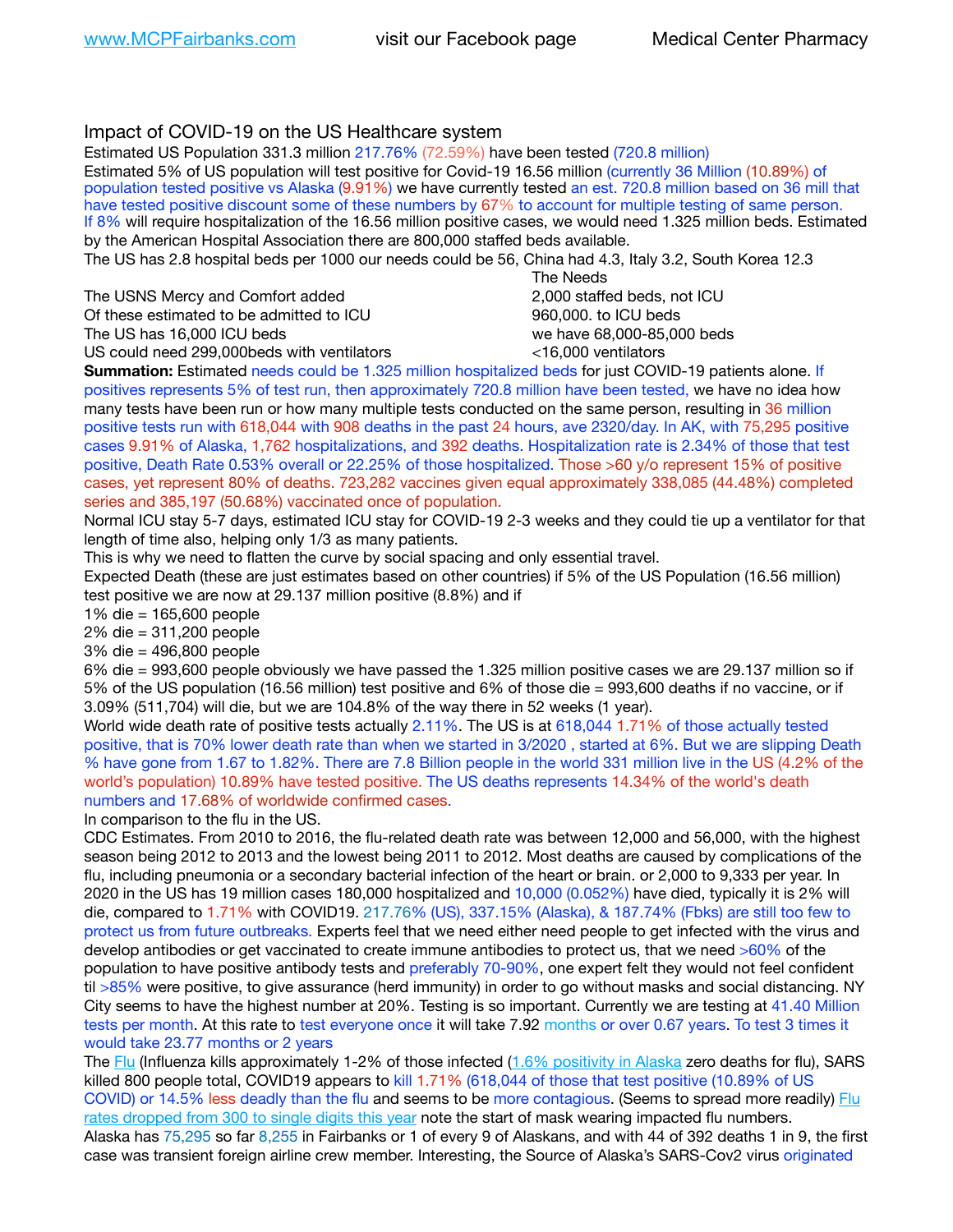[www.MCPFairbanks.com](http://www.MCPFairbanks.com) visit our Facebook page Medical Center Pharmacy

not from East Asia by travelers or the west coast (Washington where it was first observed) , but came from the east coast of the US, and they were inoculated first from Europe, accordingly from New York's Governor and CDC. Currently 39 Variants known, only 9 of major concern in the US. (Europe's (china's)) Primary, plus an Ohio variant (COH.20G/501Y), California, [UK](https://www.cdc.gov/coronavirus/2019-ncov/transmission/variant-cases.html) (B.1.1.7), (7) South African (1.351), India (Delta), Delta-Plus, Peru (Lambda(C.37)) and (2) Brazil (P.1), we have seen 5, Europe's (China) [variant](https://www.webmd.com/lung/news/20210318/cdc-who-create-threat-levels-for-covid-variants?ecd=wnl_cvd_031921&ctr=wnl-cvd-031921&mb=kYbf7DsHb7YGjh/1RUkcAW0T6iorImAU1TDZh18RYs0=_Support_titleLink_2), California, Brazil, UK, South Africa, India (delta) now representing 40% of new tests in Alaska so far, the last 4 in particular as they have a 50% increase in transmissibility vs 20% in the others over the China variant, the delta variant is 50% more transmissible than the UK (B.1.1.7)version.

**Best practice protection** is good personal Hygiene do not touch eyes, nose, mouth, wash hands frequently for at least 20-30 seconds, before you touch your face, and observe personal spacing of 6-18 feet. Remove your shoes in your house, frequently clean surface areas, let the cleaner sit 15-20 sec before wiping off. **We are recommending to wear any kind of mask.**

Drug treatment is being researched, but as yet not been verified, only suggested. Best to isolate those sick and isolate those most susceptible (old and preconditioned with risk factors)

**Risk factors:** Cardiovascular disease (56.6%), Obesity (41.7%), Diabetes (33.8%), age >60, respiratory problems, especially smokers or those who vape, High Blood Pressure

If you have been exposed self isolate for 2-4 weeks

One episode in China, a man tested negative for 27 days before showing symptoms. So Isolation may want to be considered up to 4 weeks not just 10-14 days.

Italy 1 in 10 positive cases admitted to ICU due to Hypoxic failure requiring mechanical ventilation. In NY it was 1 in 7 that required hospitalization, of the 5700 hospitalized 2634 were discharged (79% (2081)) or added (21%(553)), 9 in 10 put on a ventilator died.

Public policy development and education is important. **How Long does Covid-19 stay on objects**

| Air (droplets in air, sneeze/cough) | up to 3 hours |                            |
|-------------------------------------|---------------|----------------------------|
| Copper                              | 4 hrs         |                            |
| skin (SARS-COV2)                    | 9.04 hrs      | (Influenza virus 1.82 Hrs) |
| droplets on skin (sneeze)           | 11 hours      |                            |
| Cardboard (Amazon Box)              | 24 hrs        |                            |
| Plastic surfaces/Stainless Steel    | 72 hour       |                            |
| Updated graph numbers.              |               |                            |
| Project outward                     |               |                            |
|                                     |               |                            |



We will need to have both tests done in order to open the

community..

Viral Antigen and Viral RNA tells us you have the disease and can spread the disease and if you can or are currently sick. IgM (short term) and IgG (long term antibodies) tells us you have experienced the virus or had the vaccine, and got over it. You may be resistant if your [antibody levels](https://www.cdc.gov/coronavirus/2019-ncov/lab/resources/antibody-tests.html) are high enough. [Current](https://l.facebook.com/l.php?u=https://www.itv.com/news/2020-10-26/covid-19-antibody-levels-reduce-over-time-study-finds?fbclid=IwAR3Dapzh1qIH1EIOdUQI2y8THf7jfA4KBCaJz8Qg-8xe1YsrR4nsAHDIXSY&h=AT30nut8pkqp0heVuz5W2rT2WFFm-2Ab52BsJxZZCNlGsX58IpPkuVEPULbIUV_M16MAukx1Kwb657DPXxsgDN1rpOQ4gqBtQsmVYiWpnHPJo2RQsU6CPMd14lgLnQnFWxfVi6zvmw&__tn__=-UK-R&c%5B0%5D=AT1GaRAfR_nGAyqcn7TI1-PpvqOqEKXHnz6TDWvRStMnOSH7boQDvTiwTOc6VId9UES6LKiOmm2m88wKCoolkJyOFvakt2Z1Mw8toYWGGoWW23r0MNVBl7cYJXB_UOvGklNHaNnaNr1_S7NhT3BSykNOBg) [View of antibodies/immunity](https://www.livescience.com/antibodies.html)[.](https://www.itv.com/news/2020-10-26/covid-19-antibody-levels-reduce-over-time-study-finds) We have tested currently 337.15% (112.38%) of the Alaskan population and over little over 217.76% (72.59%) of the US population, discount these numbers by 67% to reflect multiple testing of the same person. To be safe, we need at least 25% to see if we are making progress, [60%](https://www.jhsph.edu/covid-19/articles/achieving-herd-immunity-with-covid19.html) to [barely qualify](https://www.nature.com/articles/d41586-020-02948-4) to be safe, and [70-90%](https://www.mayoclinic.org/herd-immunity-and-coronavirus/art-20486808) to be assured we will not

## Vaccination in Alaska by Age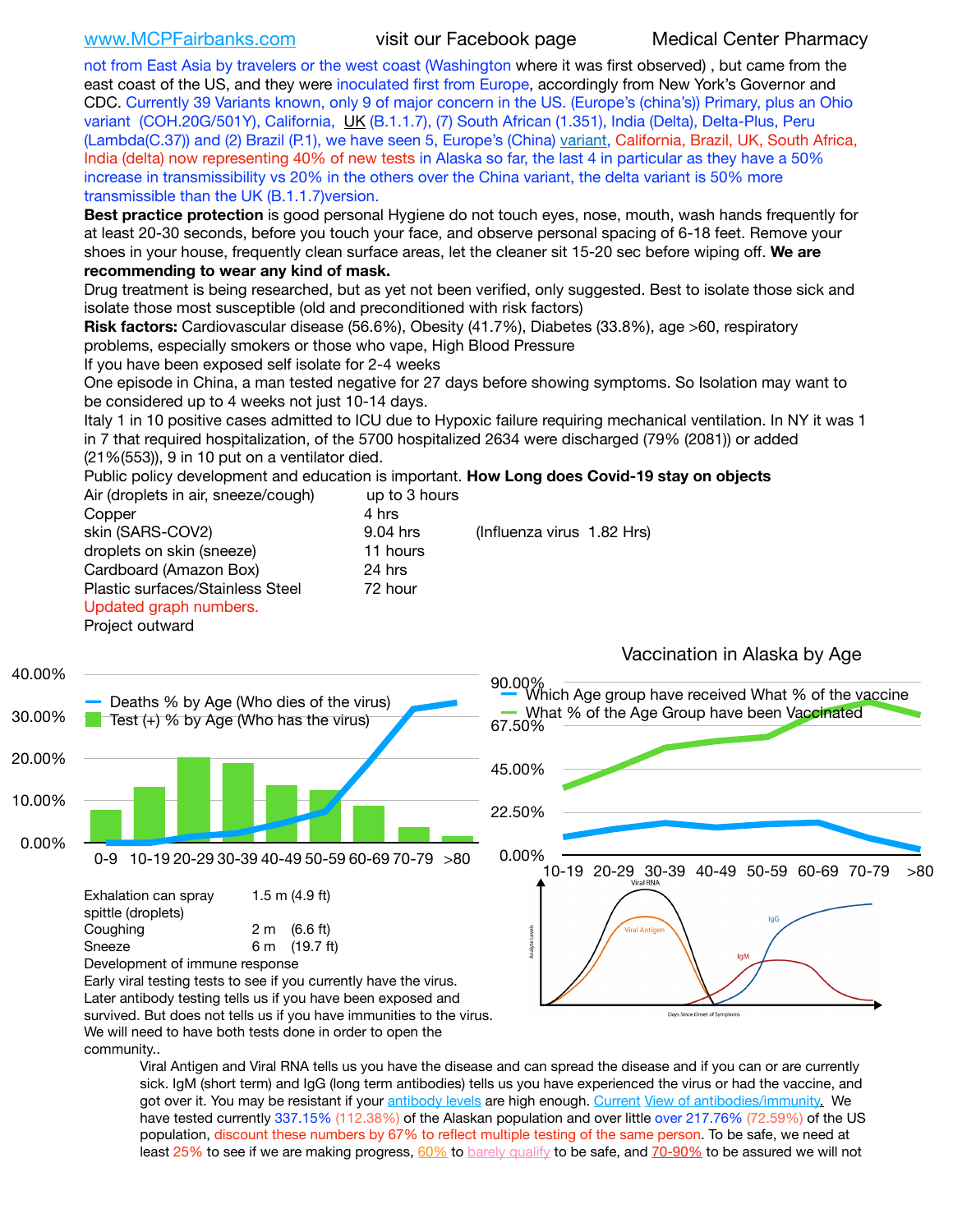see a second wave of sickness. Some experts will [not feel safe til we are at 85%](https://www.bannerhealth.com/healthcareblog/teach-me/what-is-herd-immunity). See bottom of last page to see how and where in Alaska do we and each of the boroughs stack up, compared to other states and the nation. Three types of clinical laboratory COVID-19 or SARS-CoV-2 tests are being developed:

Molecular Gene sequencing (current method), Viral antigen (testing parts of the virus), Host antibody tests (serology). They detect the virus in different ways. Mask & [Mask Usage:](https://www.nationalgeographic.com/history/2020/03/how-cities-flattened-curve-1918-spanish-flu-pandemic-coronavirus/) N95 filter out 95% of the particles in the air 3 microns in size or larger. Mold sizes are about

| <b>Conflict</b>                                       | Combat<br><b>Death</b> | Past 24<br>hours |
|-------------------------------------------------------|------------------------|------------------|
| <b>Revolutionary War</b>                              | 8,000                  |                  |
| Civil War                                             | 214,938                |                  |
| World War I                                           | 53,402                 |                  |
| World War II                                          | 291,557                |                  |
| <b>Korean Conflict</b>                                | 33,686                 |                  |
| <b>Vietnam</b>                                        | 47,424                 |                  |
| <b>Gulf War</b>                                       | 149                    |                  |
| Afghanistan                                           | 1,833                  |                  |
| <b>Iraq</b>                                           | 3,836                  |                  |
| <b>1918 Flu</b>                                       | 675,000                |                  |
| 9/11 deaths                                           | 2,977                  |                  |
| <b>COVID19 deaths from</b><br>1/20/2020 to 08/10/2021 | 618,044                | 908              |

10-12 microns in size. Bacteria are larger, so is dust, Gas molecules and viruses are smaller. PM2.5 are 2.5 microns in size. **Viruses** can be 1 micron in size, 0.3 micron in size, or 0.1 microns in size, so they **will pass right through**. **We recommend wearing any mask, the mask may provide up to 5 times the protection** ver **wearing no mask at all**. It still

**does not protect** the wearer from contracting the infection, it **can inhibit** the spreading, something is **better than nothing at all**.

**Remember there is a clean side ( the side towards you) and a dirty side,** the side to the contaminated air is dirty. If you are COVID positive then this is reversed. When handling the mask, do not touch the dirty side and then touch your face, Wash properly your hands first after touching the dirty side before touching your face. If you are infected the dirty side is the inside surface of the mask.

Wash your homemade mask in hot water wash >133F (for at least 10 minutes) and rinse to sanitize with high heat >133F Plus and a weak bleach or peroxide (not Both) the mask. Daily if possible. If you are a frontline health care provider with a homemade fabric mask 2 hours. Do not touch the dirty side.

Mask usage: 5/13/21 While the CDC has changed it's recommendations for those who have gotten vaccinated to go mask free, except on Mass Transportation such as buses and airline, or when in crowded situations, like concerts.

Those that have not been vaccinated are still advised need to wear a mask, they are now the population at risk.

The risk has now increased for those non-vaccinated folks. They no longer have the masked people in the community to protect them. While those who have been vaccinated will not get sick or as sick. They can still pass, much more easily without the masks, the virus to those who have not been vaccinated to make them sick.

Therefore, it is even **more imperative** that those that have not been vaccinated, wear a mask to protect themselves, or get vaccinated. The sea of those with the potential to have the virus now are those <12 y/o of age, those >  $12y$ /o who have not been vaccinated, or those who have been vaccinated and are transitory carriers. Currently, this is about 50% of the US population and about 60% of the Alaskan population. And about 80% of all children under 18y/o at this moment.

**Alcohol solutions** should be 60-80% alcohol **70%** is optimal. **Keep wet and rub 30 seconds**, or Happy Birthday song sung 3 times. **Hydrogen peroxide diluted to 2%** or 4 teaspoonful per quart of water (20ml per 946ml) Bleach the same ratio **Vinegar and ammonia are good cleaning agents, but not disinfectants**. **Do not mix** any of these agents together, toxic fumes can result. **Disinfectants, in order to be effective**, should remain on the applied surface, to be cleaned moist **(wet) for 30 seconds to 4 minutes** depending on material. Caution may dissolve glue or adhesives or bleach and discolor items, check with manufacturers. Do not let it get inside electronic devices. UV (10 minutes), [UV light](http://www.docreviews.me/best-uv-boxes-2020/?fbclid=IwAR3bvFtXB48OoBBSvYvTEnKuHNPbipxM6jUo82QUSw9wckxjC7wwRZWabGw) only kills where it can see.

## **Myths**

Taking hot baths, using colloidal silver, eating garlic soup, gargling with bleach are not proven to be effective. We have already seen using chloroquine taking the wrong form in the wrong dose can be fatal, one death and one critically injured. (see Arizona couple after listening to the past-president)

**We have heard of all kinds of cures.** To date there is no curative or preventative treatments, only supportive therapy. At this point there is **no proof** that Quinine, zinc, Hydroxychloroquine, Chloroquine, or Vitamin C works. As they say wives-tale at best, irresponsible reporting most likely. We have seen no information that they work. There have been ineffective dosing issues, over-dosing issues, permanently killing the senses of smell or taste, inappropriate usage, cardiac arrhythmias, and death from the usage of these agents have been reported.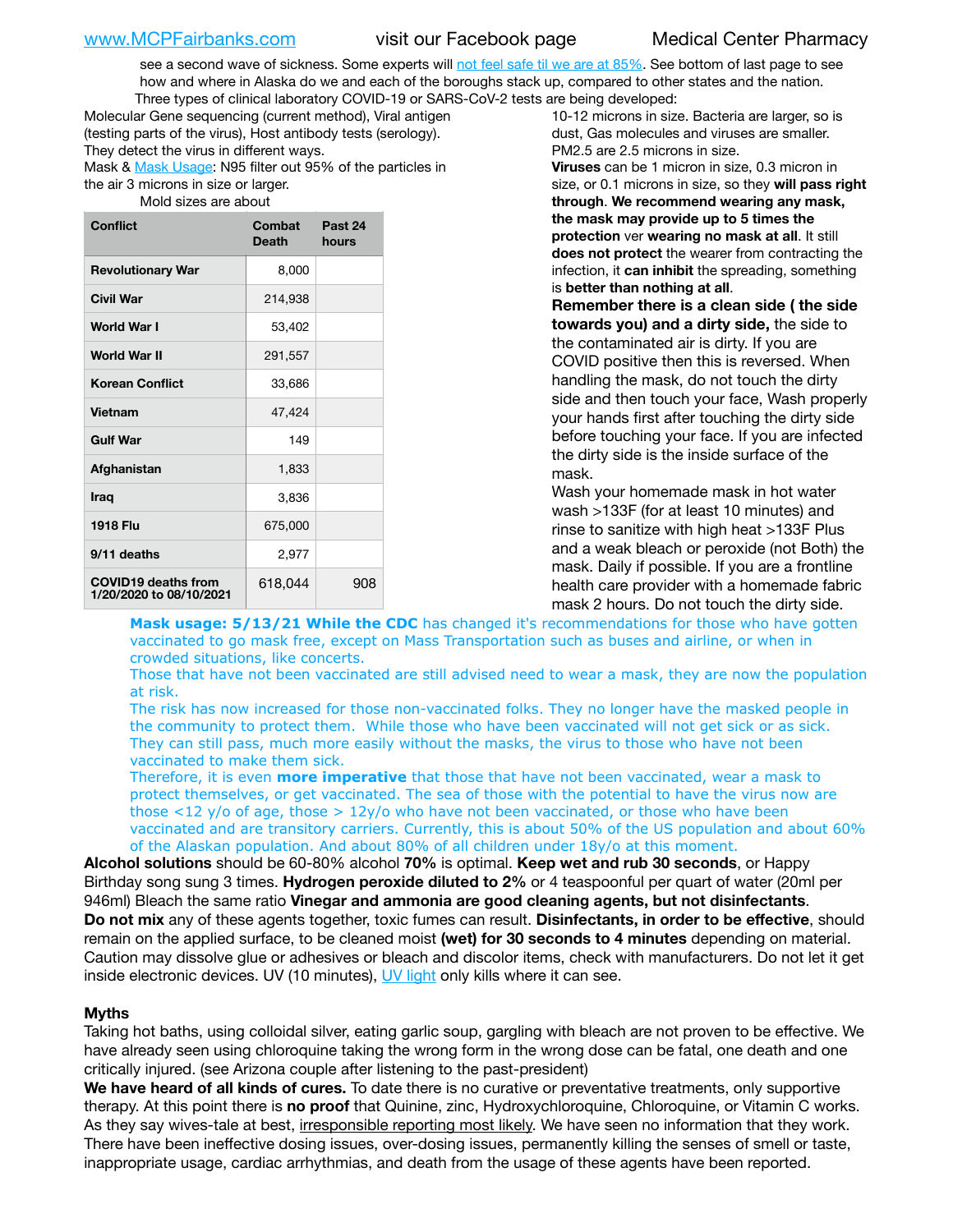## [www.MCPFairbanks.com](http://www.MCPFairbanks.com) visit our Facebook page Medical Center Pharmacy

The virus may die out with heat of summer, or cold weather, this is a myth, There are a couple of studies at show the virus can withstand 98F. We know the body tries to use up to 104F to potentiate our immune system, to kill viruses. Taking NSAID, Aspirin, Ach-Inhibitors, Arb's and you get the COVID-19 infection are not contraindicated and no clinical evidence that says you should stop any of these classes of medications. It would be misguided and ill advised if you did so, In other words, Unless your doctor makes changes, keep taking your medications unless told to do otherwise.

**Vaccine Myths and Fake information:** There are no microchips, tracking devices, fetus tissue, at all in the vaccines. Vaccines will not and can not change your DNA., It can not change the fertility of men or women. It seems to be safe to the fetus and pregnant women. You should continue to wear a mask til we get to Herd Immunity levels, but can remove masks if you are outdoors, but not at concerts where you are close together. You should still get vaccinated (complete series) even if you got COVID. If you have some of the co-morbidities, it is important that you do get vaccinated, the side effects of the vaccine will be milder and survivable than getting COVID. When you have questions, ask a pharmacist or your doctor.

As of 12/21/20, DHSS was aware of 11 reports regarding possible allergic reactions from Alaska's hospitals to CDC: Bartlett Regional Hospital (8), Providence Alaska (2) and Fairbanks Memorial Hospital (1). Two were identified as anaphylaxis and one of those resulted in hospitalization for ongoing monitoring. In the other three cases, symptoms were mild and not considered anaphylaxis. the hospitalized patient has been discharged and is doing well. The CDC said there appears to be no obvious geographic clustering of these reactions, nor was a specific production lot involved. People who experience anaphylaxis after the first dose should not receive a second dose, according to CDC recommendations.

For being one of the first states in that nation to start vaccinating, those <16y/o, we have slowed down vaccinations to where we are now way behind. More people are getting sick more frequently. Soon we will have more deaths. Due to vaccination resistance, Alaska has pushed itself into near last place, in the nation, as to when we will reach "herd immunity". This is the date when we can safely remove our masks and other restrictions.

Check our website [www.MCPFairbanks.com](http://www.MCPFairbanks.com) for the 13 testing sites in the interior of Alaska.

Who is eligible now? All Alaskans >12 y/o, can receive the Pfizer vaccine and those >16 y/o can receive all of the other vaccines, all visitors can get vaccinated. Johnson and Johnson, has been reinstated, but I would caution not to give



it to women 12-50 years old. For details about eligibility, to find a provider visit [covidvax.alaska.gov.](https://lnks.gd/l/eyJhbGciOiJIUzI1NiJ9.eyJidWxsZXRpbl9saW5rX2lkIjoxMDYsInVyaSI6ImJwMjpjbGljayIsImJ1bGxldGluX2lkIjoiMjAyMTAxMjguMzQwODU3NjEiLCJ1cmwiOiJodHRwOi8vZGhzcy5hbGFza2EuZ292L2RwaC9FcGkvaWQvUGFnZXMvQ09WSUQtMTkvdmFjY2luZS5hc3B4In0.-Xwhl42jAWOMS7ewfS85uxwrwjohCso3Sb81DuDKtxU/s/500544915/br/93796640171-l) for vaccination sites or call 1-907-646-3322 for questions [covid19vaccine@alaska.gov](mailto:covid19vaccine@alaska.gov?subject=COVID19%20Vaccine%20questions) 9 am – 6:30 pm Monday - Friday and 9 am-4:30 pm Saturday and Sunday. You may be put on hold, but you will not need to leave a message for a return phone call if you call within business hours. Keep these tips in mind when scheduling. checkout our website [www.MCPFairbanks.com](http://www.MCPFairbanks.com) Please keep these tips in mind when scheduling. Be sure to keep and save your proof of vaccination cards as you may need it for travel purposes in the future. Gao Fu, the director of the China Centers for Disease Control, admitted on 4/10/2021 that the country's vaccines don't exactly give Covid-19 a knockout blow. One study from Brazil found that the vaccine from the Chinese company Sinovac was 50.4% effective, compared to Pfizer's 97%. Fu said the government is looking for ways to boost effectiveness.

# Many Alaskans live with underlying health concerns

You can not change your age but you can affect change with other risk factors. Nov. 17, 2020 for more information check out [Alaska DHSS Insights](http://dhss.alaska.gov/dph/Epi/id/Pages/COVID-19/blog/20201117.aspx)

Epidemiologists within the Section of Chronic Disease Prevention and Health Promotion analyzed reports from about 8,500 randomly-selected Alaska adults who participated in the annual [Behavioral Risk Factor Surveillance System \(BRFSS\)](http://dhss.alaska.gov/dph/Chronic/Pages/brfss/default.aspx) telephone survey between 2016 and 2018. About 67% of Alaska adults — two out of three — have at least one of the following ongoing health concerns that have been shown to increase chances for serious illness from COVID-19:

- 46% of Alaska adults are current or former smokers
- 32% have obesity BMI >30.0
- 8% have type 1 or type 2 diabetes
- 6% have chronic obstructive pulmonary disease (COPD)
- 5% have heart disease or have had a heart attack
- 2% have chronic kidney disease

## **Older age and other health concerns can lead to COVID-19 complications**